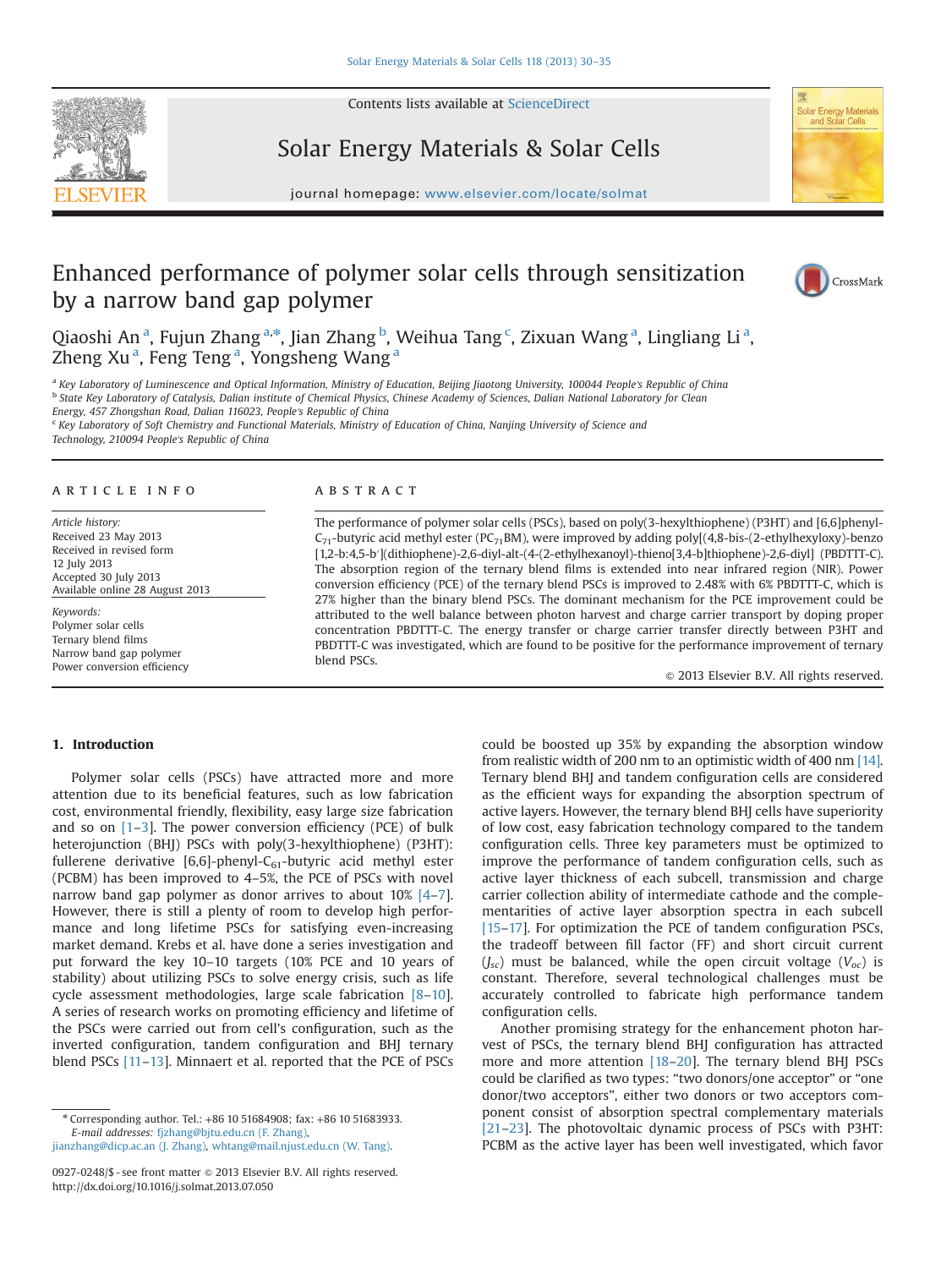

Fig. 1. (a) Chemical structures of used materials PBDTTT-C, P3HT, and PC<sub>71</sub>BM; and (b) schematic structure of binary (P3HT:PC<sub>71</sub>BM) and ternary (P3HT:PBDTTT-C:PC<sub>71</sub>BM) blend PSCs.

to develop ternary blend BHJ PSCs [24,25]. The efficiency of P3HT: PCBM based solar cells is limited due to the following factors: (i) limited light harvest by P3HT due to a relatively high band gap (1.9 eV); (ii) low  $V_{oc}$  of approximately 0.6 V that is attributed to the small energy difference between the highest occupied molecular orbital (HOMO) of P3HT and the lowest unoccupied molecular orbital (LUMO) of PCBM [26]. The narrow band gap materials are considered as the best candidate materials to compensate the lower energy photon harvest [27–29]. The selection of narrow band gap material for PCE improvement of BHJ PSCs based P3HT: PCBM should meet the following rules: (i) narrow band gap material has high carrier mobility; (ii) the HOMO and LUMO of narrow band gap material should locate at between the corresponding values of P3HT and LUMO of PCBM, which could enhance the efficiency of charge transfer between two donors and exciton dissociation [30–33]. Recently, Hou et al. reported a narrow band gap polymer poly[(4,8-bis-(2-ethylhexyloxy)-benzo[1,2-b:4,5-b′] dithiophene)-2,6-diyl-alt-(4-(2-ethylhexanoyl)-thieno[3,4-b]thiophene)-2,6-diyl] (PBDTTT-C), which has the HOMO and LUMO levels of  $-5.12$  eV and  $-3.55$  eV  $[34-36]$ . Polymer PBDTTT-C has a strong absorption in the range of 650–800 nm, is considered as a promising candidate second donor for P3HT:PCBM system. In our knowledge, the research on ternary blend BHJ PSCs based P3HT: PBDTTT-C:PCBM as the active layer has rarely reported. In the paper, the PCE of the ternary blend BHJ PSCs has been improved to 2.48%, with 27% improvement compared with the binary blend P3HT:PCBM BHJ PSCs.

## 2. Experimental section

The indium tin oxide (ITO) glass substrates (sheet resistance 15  $\Omega/\square$ ) were cleaned consecutively in ultrasonic baths containing acetone, ethanol and de-ionized water and dried by high pure nitrogen gas. The pre-cleaned ITO substrates were then treated by UV-ozone for 10 min in order to further clean the substrates and improve the work function of ITO substrates. An ultrathin layer of poly-(3,4-ethylenedioxythiophene)-poly-(styrenesulfonate) (PEDOT: PSS) (purchased from H.C. Starck Co. Ltd.) was spin-coated on the ITO substrates under 3000 rpm for 40 s. Then PEDOT:PSS coated ITO substrates were dried in air at 120 $\degree$ C for 10 min. The polymer materials PBDTTT-C, P3HT and  $[6,6]$ -phenyl-C<sub>71</sub>-butyric acid methyl ester ( $PC_{71}$ BM) were dissolved in chlorobenzene with a concentration 20 mg/ml, respectively. The doping ratio of donor materials P3HT and PBDTTT-C to acceptor material  $PC_{71}$ BM was kept 1:1, and the content of PBDTTT-C in the donor materials were increased from 0 to 30%. The addition of the 3 vol%

1,8-diiodooctane (DIO) was doped into mixed solutions, then they were used to spin-coat the active layers at rates of 1400 rounds per minute (RPM). The active layer was pre-annealed at  $70^{\circ}$ C for 10 min in a high nitrogen glove box. The 0.8 nm interfacial layer LiF was deposited under  $10^{-4}$  Pa vacuum conditions, which was monitored by a quartz crystal microbalance. An aluminum cathode layer of about 100 nm was deposited on the active layer under  $10^{-4}$  Pa vacuum conditions. The active area is about 9 mm<sup>2</sup>, which is defined by the vertical overlap of ITO anode and Al cathode.

The absorption spectra of films were measured with a Shimadzu UV-3101 PC spectrometer. The current–voltage characteristics of PSCs were measured using a Keithley 4200 semiconductor characterization system and ABET Sun 2000 solar simulator. Photoluminescence spectra were measured by a Perkin Elmer LS-55 spectrophotometer. The external quantum efficiency (EQE) spectra were measured on Zolix Solar Cell Scan 100. The morphology of films was investigated by atomic force microscopy (AFM) using a multimode Nanoscope IIIa operated in tapping mode. The chemical structures of used materials and schematic diagram of cell configuration are shown in Fig. 1.

## 3. Results and discussion

The absorption spectra of pristine of P3HT, PBDTTT-C,  $PC_{71}$ BM and ternary blend films with different PBDTTT-C proportions were measured. The normalized absorption spectra of P3HT, PBDTTT-C and PC<sub>71</sub>BM are shown in Fig. 2a. PC<sub>71</sub>BM has two apparent absorption peaks at 375 nm and 480 nm, which widens the active layer absorption in the shorter wavelength range. The absorption spectra of the two polymers show an apparent complementary absorption in the range from 400 nm to 800 nm, which are ideal constituent for ternary BHJ PSCs. In order to confirm the widen absorption range into near infrared region (NIR) induced by doping PBDTTT-C, absorption spectra of ternary blend films with different PBDTTT-C proportions were measured and are shown in Fig. 2b. It is obvious that the relative absorption intensity in the region of 650–800 nm was increased along with the increase of PBDTTT-C proportion in donors. It is interesting that an obvious rise of absorption intensity in whole absorption range is observed when the proportion of PBDTTT-C in donors reaches to 6%. Meanwhile, the relative absorption intensity of P3HT molecules does not significantly change with PBDTTT-C proportion in donors from 9% to 15%, but sharply decrease when proportion of PBDTTT-C in donors exceeds 18%. The decreased absorption intensity of P3HT molecules should be attributed to the disordered molecular arrangement and the relative decrease of P3HT proportion induced by the